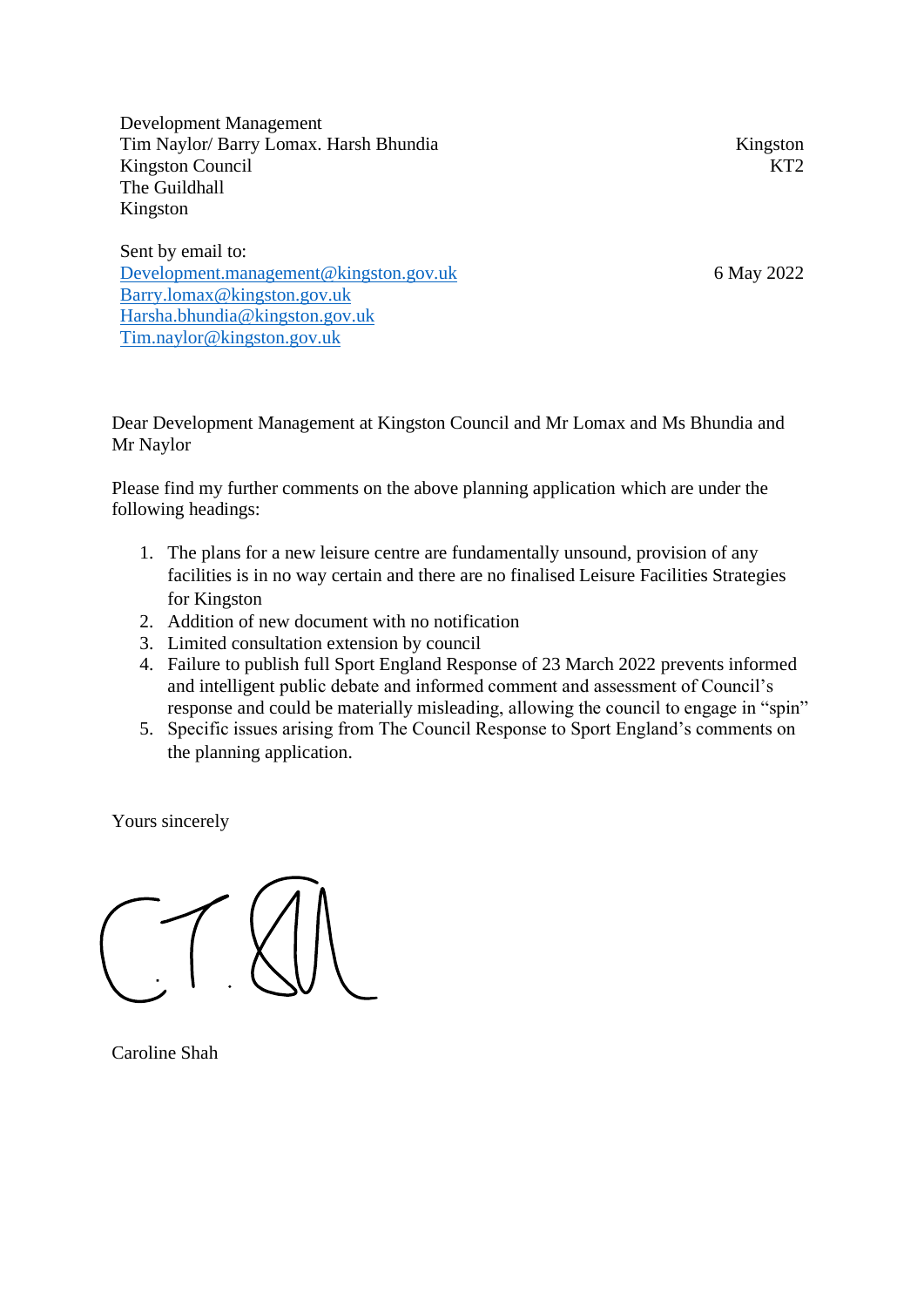- **1. The plans for a new leisure centre are fundamentally unsound, provision of any facilities is in no way certain and there are no finalised Leisure Facilities Strategies for Kingston**
- i. The Council Response to Sport England regarding the Indoor Leisure Facilities Strategy is misleading as the Strategy that was approved by the council on 10 February 2022 is only a DRAFT strategy and is therefore subject to change.



### **Decision Notice:**

#### **ROYAL BOROUGH OF KINGSTON UPON THAMES**

| <b>Resolution of Place</b><br><b>Committee of Kingston</b><br>Council | The report noted that the new<br>community leisure centre was a key component of meeting the strategic aim of<br>heritage-led regeneration across Kingston town centre. Officers were satisfied "ma<br>based on current proposals for the facilities mix that the new leisure centre would be                                                                                                                                                                                                                            |                 |
|-----------------------------------------------------------------------|--------------------------------------------------------------------------------------------------------------------------------------------------------------------------------------------------------------------------------------------------------------------------------------------------------------------------------------------------------------------------------------------------------------------------------------------------------------------------------------------------------------------------|-----------------|
| <b>Appendix F</b>                                                     | at least quantitatively and qualitatively equivalent to the existing leisure centre whilst<br>it was still operational_and would improve the offer, in line with the needs of the<br>locality set out in the draft Indoor Leisure Facilities Strategy 2022. The report<br>recommended that the committee commit to the new community leisure centre so                                                                                                                                                                   | <b>SI</b><br>t۲ |
| Replacement<br><b>Community Leisure</b><br>Centre                     | that, subject to the planning process in early 2022, progress could be made at pace<br>to move into the construction phase of the project The report sought to provide full<br>transparency regarding the current thinking in terms of facilities mix and design<br>principles. It noted that, although those may be subject to evolution through the town<br>planning process, there was no expectation the result would be anything other than                                                                         | "a              |
|                                                                       | a significant improvement on the existing leisure centre (whilst it was still<br>operational). The May 2021 report to the Response and Recovery Committee had<br>given an outline of the potential facilities mix and this report explained the facilities<br>mix presently proposed with the rationale for that mix in the context of the borough-<br>wide leisure strategy. This had been informed by the community engagement<br>carried out, in addition to the professional advice received on meeting local sports | "t              |

**10 FEBRUARY 2022** 

and recreation needs.

#### Plans:

ay be subject to evolution"

"anything other than a gnificant imrovement on ne existing leisure centre"

In outline of the potential facilities mix"

the facilities mix presently proposed"

- ii. No final assessment has taken place and been approved of need for indoor leisure facilities in Kingston Town or for the facilities that will be provided at a new leisure centre in Kingston town
- iii. The Resolutions to approve the Indoor Facilities Leisure Strategy at Place Committee on 10 February 2022 are only to approve a DRAFT Indoor Facilities Leisure Strategy incorporating therefore a draft assessment of need and latent demand and  $-$  by connection between resolutions made at the committee  $-$  a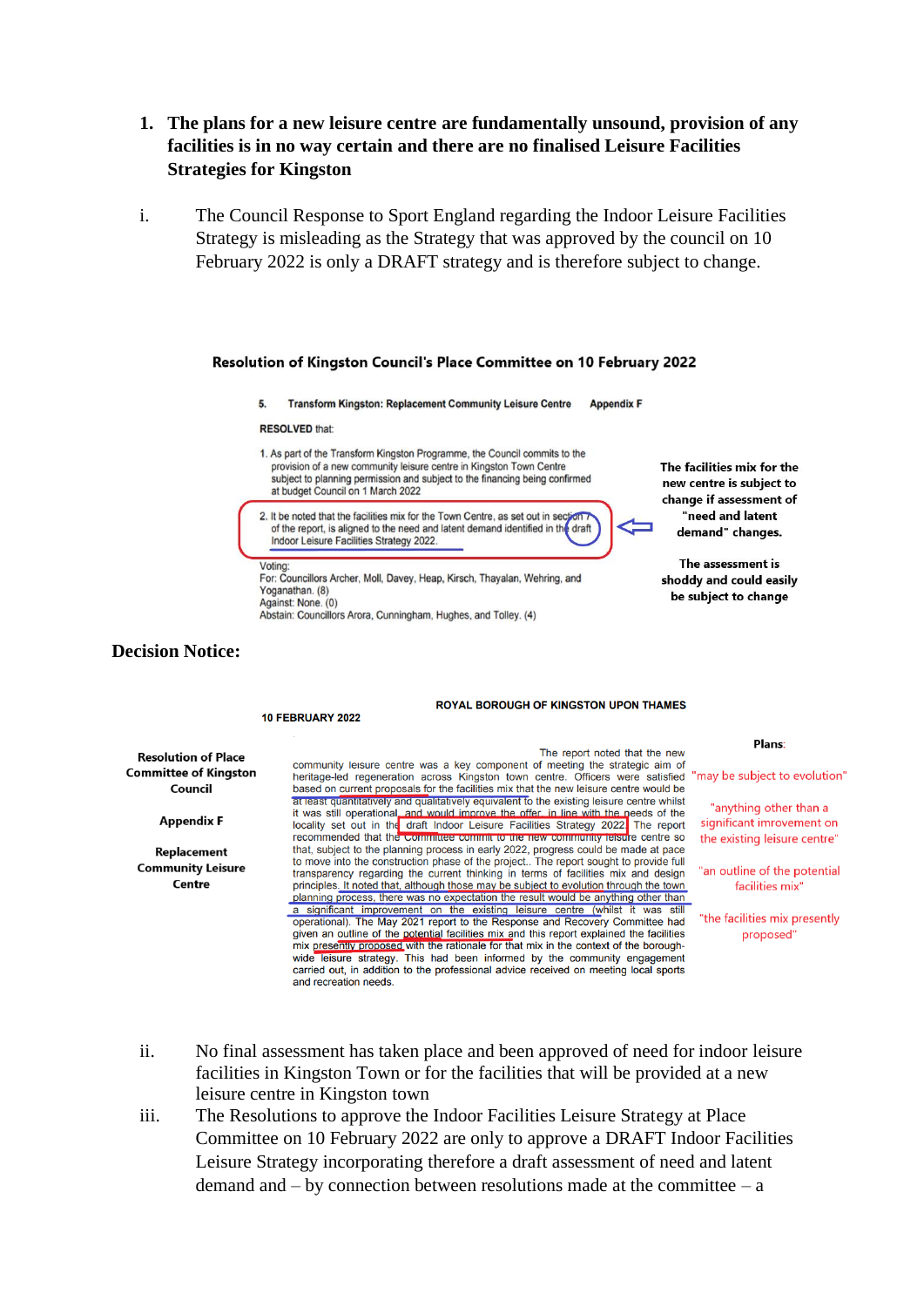DRAFT list of facilities to be provided in a new town centre leisure centre, all of which are subject to change at any time

- iv. No Outdoor Facilities Leisure Strategy or Playing Pitches Strategy has yet been completed to support proposed provision of facilities such as the rooftop football pitches at a new leisure centre in Kingston Town
- v. The Council Response mentions the future production of an "RBK Leisure Strategy". This strategy should also inform the facilities that are contained withing the new leisure centre
- vi. A planning application for a new leisure centre simply cannot and must not be approved on the basis of draft and as yet non-existent documents, including a draft list of the facilities that the leisure centre may contain

# **2. Addition of new document with no notification**

I note that an additional document named "Response to Sport England" and to which I shall refer as the "Council Response" has been added to the planning application 22/00602/FUL since consultation on the planning application closed.

The stated date on which the additional document was added is the 21 April 2022.

I received no notification from Kingston Council that additional documents had been added to the planning application.

As a person who responded to the full planning application, I should have received notification that the Council Response had been added to this planning application, especially a document that contains comments by Sport England which are a material consideration in any decision on this planning application.

## **3. Limited consultation extension by council**

The council appears to have changed the revised consultation deadline for comments on the planning application to 6 May 2022. Firstly, this is only two weeks from the date on which the new material was posted. This is insufficient time to allow considered and informed public responses. Secondly, this period of time fell over the run up to local elections and the election day itself when the council knows that the public across the Borough and the whole country would be otherwise engaged. The deadline for comments needs to be extended to six weeks after the full Sport England response has been published, which needs to happen with immediate effect.

The need to allow time for fully informed public debate on the council's proposals for a new leisure centre is critical given the current circumstances in which Kingston Council has already approved demolition of the existing Kingfisher Leisure Centre without firm plans or funding to rebuild the leisure centre that is the subject of this planning application, given that a new leisure facilities strategy for the Borough has yet to be finalised and given that the council has heavily and widely publicised the facilities that the centre will contain as a certainty.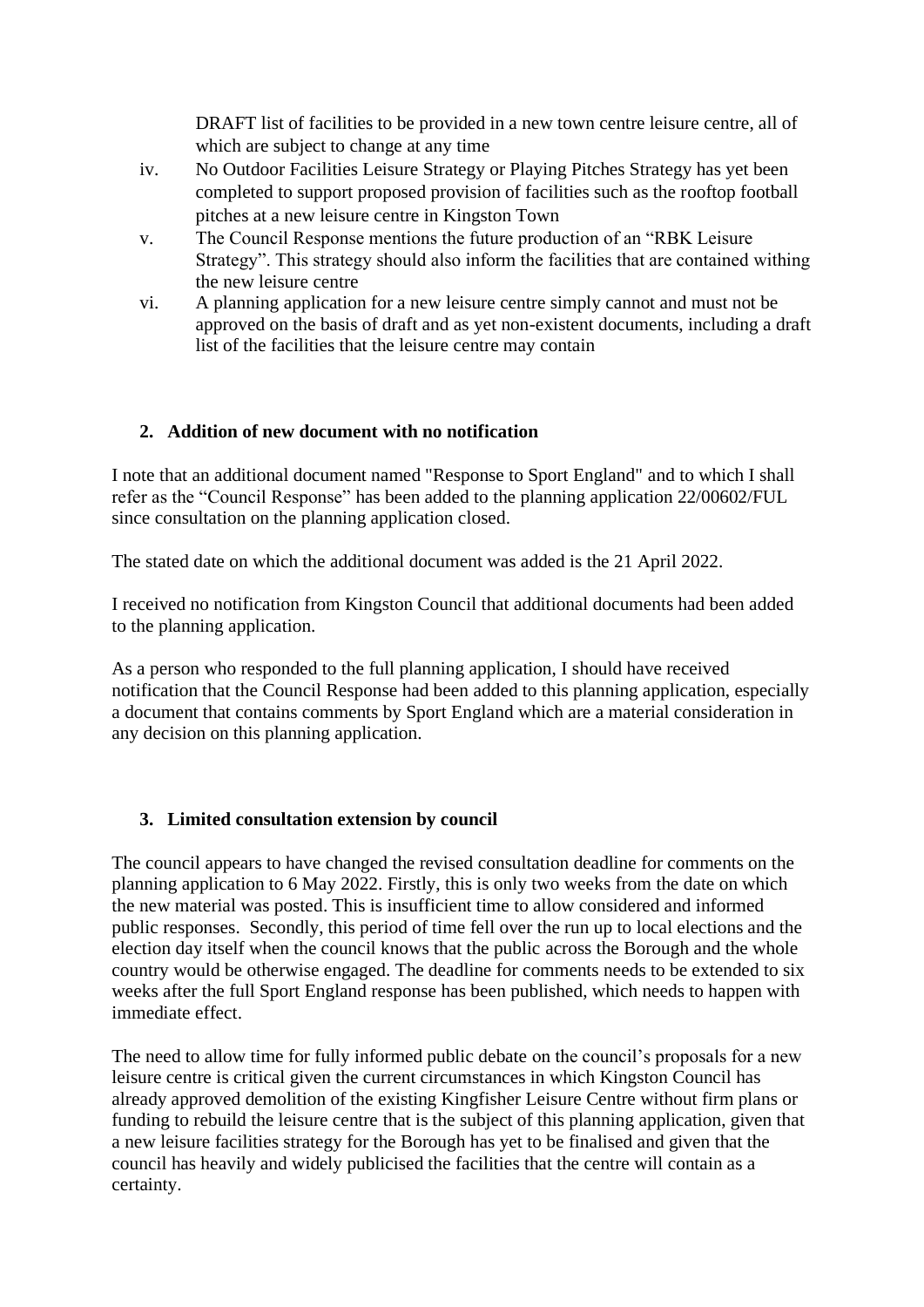**4. Failure to publish full Sport England Response of 23 March 2022 prevents informed and intelligent public debate and informed comment and assessment of Council's response and could be materially misleading, allowing the council to engage in "spin"** 

The Response to Sport England only contains excerpts from the Sport England response dated 23 March 2022 (the "Sport England Response") to which it refers and responds. This is materially misleading.

## *I have had sight of the Sport England Response and the council has omitted and ignored and failed to address a number of substantive issues that Sport England and other sporting bodies raised in its response*

- i. The small number of excerpts from the Sport England Response quoted in the Council Response – 9 excerpts and one statement (the "excerpts") do not reflect the whole of the Sport England Response or therefore allow a complete understanding of all the issues raised in the Sport England Response. By quoting only selected excerpts from the response, much critical contextual information surrounding the excerpts which makes up the bigger part of the Sport England Response - and which is needed to understand fully the position of Sport England and other sporting bodies in relation to this planning application - has been omitted, as have comments and doubts about details of the planning application expressed by Sport England and other sporting bodies
- ii. The excerpts, taken out of context, and omitting other related comments made and concerns expressed and questions asked by Sport England on a specific issue, do not reflect Sport England's full position on the planning application
- iii. Having published a response to some of the issues raised in the Sport England response, it is imperative that the whole Sport England response is published so that the public can know if the Council Response has addressed all the issues raised by Sport England in the Sport England response and if it has addressed them adequately and in full
- iv. There is a strong public interest in understanding all of the issues and all of the issues in full that Sport England raises in the Sport England response in order to allow a "full picture" to be formed of Sport England's position relating to the planning application. This would assist an informed assessment of the council's responses given in the Response to Sport England and would remove any impression of manipulation of the facts or "spin". It would allow people to form their own impression and permit intelligent public comment and debate on this important planning application and of the adequacy of the council's response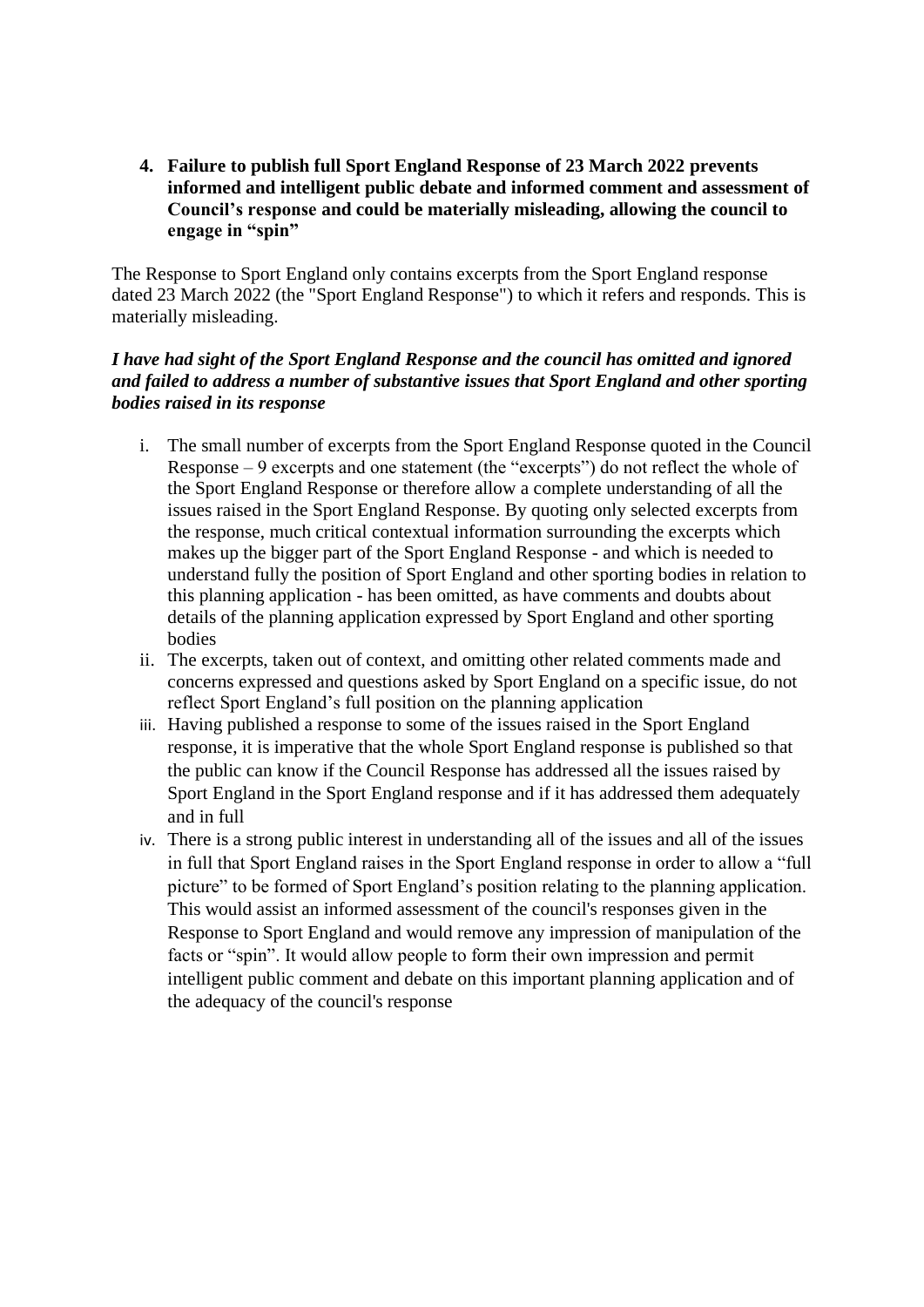# **5. Specific issues arising from The Council Response to Sport England's comments on the planning application**

- i. The rooftop football pitches at 16.5m x27.5m overall do not appear to meet Football Association pitch dimension requirements for affiliated football of 37 x 27 m
- ii. Temple mentions that consultation made the council aware of the opportunity "to use the roof top …to provide complimentary additional facilities in the form of recreational 5 a side courts". However, no consultation has yet taken place on a revised Playing Pitch Strategy because no work has not yet commenced on such a strategy as laid out in the Council Response under "Strategic Local Need".
- iii. Opportunistic use of the roof of the leisure centre to provide limited football activities is not sound or robust and needs to be reconsidered as part of the Outdoor Leisure Facilities Strategy before this planning application goes to Committee
- iv. There is draft lobby for the proposed leisure centre which relies on a revolving door to keep out drafts
- v. There will be no reception desk in the new leisure centre.
- vi. The lack of reception desk raises significant equalities issues for people with protected characteristics who may not be able to check in "via remote stations or digital pods with the foyer space"
- vii. The lack of reception desk will prevent people with enquiries or problems from seeking help from leisure centre staff
- viii. The toddler pool will be completely separate from the other main pools with no line of sight
- ix. Separation of the toddler pool from the other pools will make it difficult or impossible for a parent or carer to monitor one child in the toddler pool and another in one of the main pools
- x. The packing of the centre with dry sports facilities above the training and toddler pool will have significant implications for families and restrict their use of the swimming pools if they have children who wish or need to use different pools
- xi. The lack of entrance to the café from inside the leisure centre means users of dry sports facilities at the centre will have to leave the centre, passing out of the payment barriers, in order to access the café. It appears that only pool users will be able to access the café from inside the leisure centre.
- xii. The Council Response does not respond fully to the issues that Sport England raises about the lack of an easy internal route from inside the leisure centre to the café but rather focuses on access to swimming areas. The response is thus incomplete
- xiii. It sounds like the café on the external side of the barriers is not targeted primarily at leisure centre users but may be a more commercial bar/ restaurant. Details need to be laid out given the effect the arrangements will have for users of dry side facilities
- xiv. Studio storage is in a corridor outside of the studios. This could be dangerous as people may fall on objects that impede the corridors if they are not stored properly